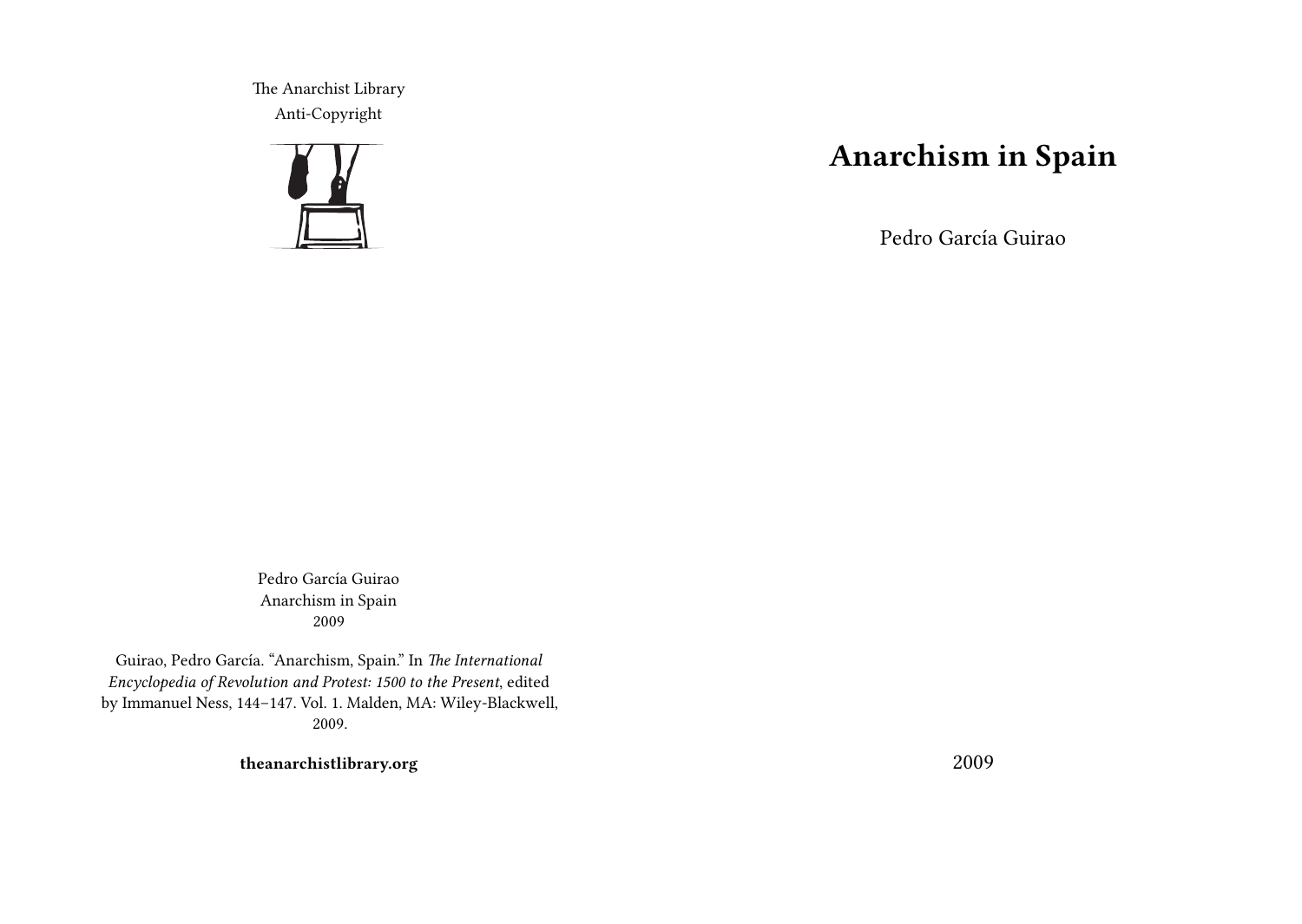Mujeres Libres ; POUM (Workers' Party of Marxist Unification) ; Puig Antich, Salvador (1948–1974) ; Spanish Revolution

## **References And Suggested Readings**

- Álvarez, J. (1991) *La ideología política del anarquismo español (1868– 1910)*. Madrid: Siglo XXI.
- Herrerín, A. (2004) *La CNT durante el franquismo. Clandestinidad y exilio (1939–1975)*. Madrid: Siglo XXI.
- Kaplan, T. (1977) *Anarchists of Andalusia (1868–1903)*. Princeton: Princeton University Press.
- Lorenzo, C. M. (1972) *Los anarquistas españoles y el poder (1868– 1969)*. Paris: Ruedo Ibérico.
- Orwell, G. (2003) *Homage to Catalonia*. London: Penguin.
- Peirats, J. (1988) *La CNT y la Revolución Española*, Vol. 3. Madrid: La Cuchilla.
- Termes, J. (2000) *Anarquismo y sindicalismo en España (1864–1881)*. Barcelona: Crítica.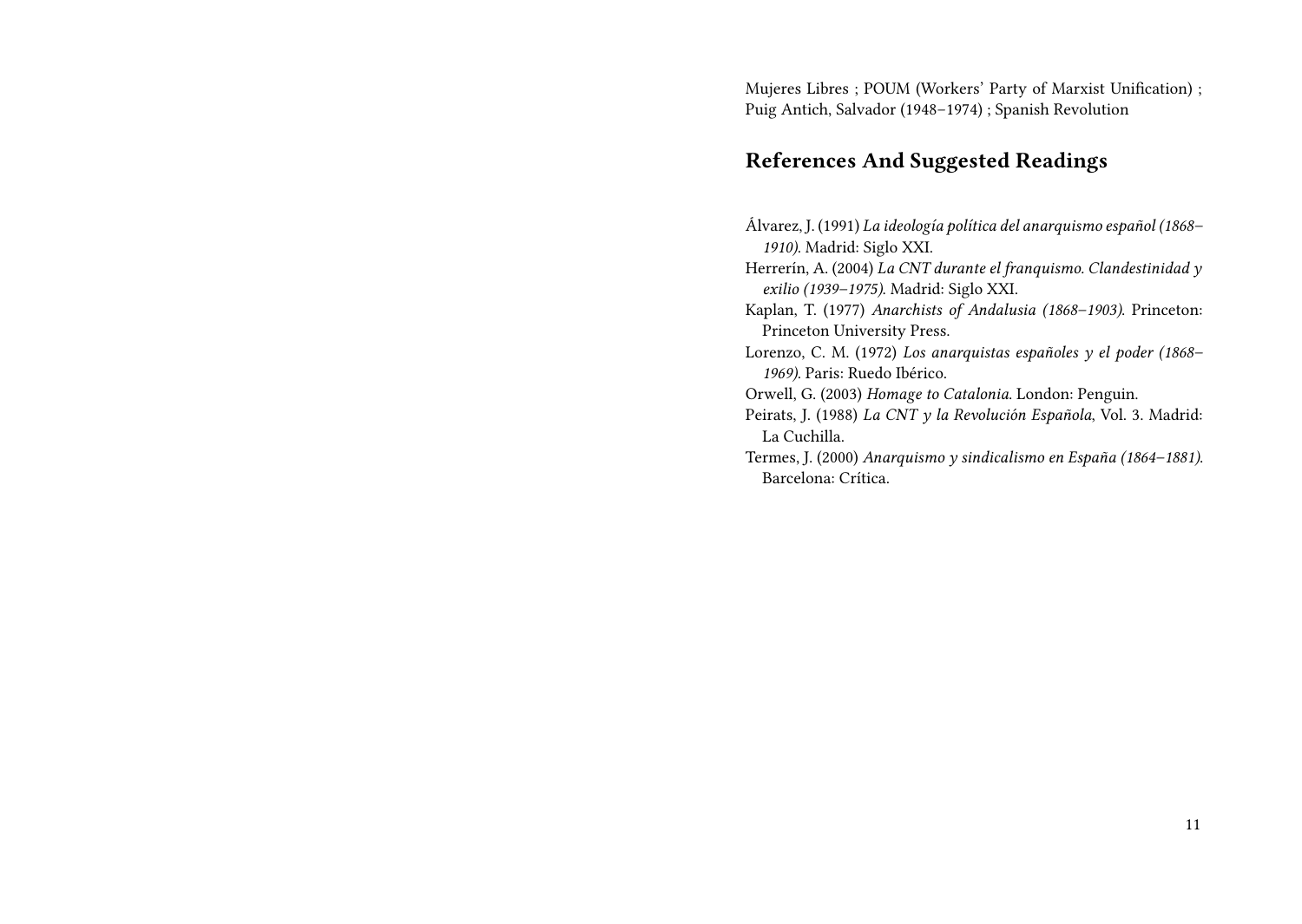the unification was short-lived and the subsequent separation was so severe that the anarchist movement practically disappeared.

On March 2, 1974, as Franco was nearing death, the young anarchist Salvador Puig Antich was executed by garrote. As a member of the anti-capitalist Iberian Liberation Movement (Movimiento Ibérico de Liberación, MIL), he had contacts with the French anarchist movement and Spanish exiles living in Toulouse. His death was another example of the atrocities carried out by the Francoist regime, recognized by western democracies.

Even after Franco's death, however, anarchism did not regain its former popularity. Democratizing projects, while recognizing communists, did not take anarchists into account, and neither did anarchists want to repeat the mistake of participating in professional politics. At the beginning of the twenty-first century, Spanish anarchism has experienced a resurgence, primarily in two ways. The first is through the recovery of historical memory. A number of foundations dedicated to research have been founded, including the Fundación de Estudios Libertarios Anselmo Lorenzo, Ateneo Virtual, Fundación Andreu Nin, Ateneu Enciclopédic Popular, Centre d'Estudis Llibertaris Federica Montseny, and the Fundación Casas Viejas 1933. The second is through practical anarchism, in the context of which the CNT accommodates such divergent movements and activities as libertarian syndicalism, feminism, anti-globalization protests, environmentalism, the defense of homosexual rights, free love, urban punks and squatters, and centers of free education. This is a reminder that nowhere else in the world has anarchism been so extensively assimilated into the masses as in Spain, where the echoes of the decades-old slogan – *Uníos Hermanos Proletarios: Proletarian Brothers Unite* – can still be heard.

SEE ALSO: Anarchosyndicalism ; Bakunin, Mikhail Alexandrovich (1814–1876) ; Barcelona General Strike, 1919 ; Confederación Nacional del Trabajo (CNT) ; Escuela Moderna Movement (The Modern School) ; Federación Anarquista Ibérica (FAI) ;

## **Contents**

References And Suggested Readings . . . . . . . . . . . . 11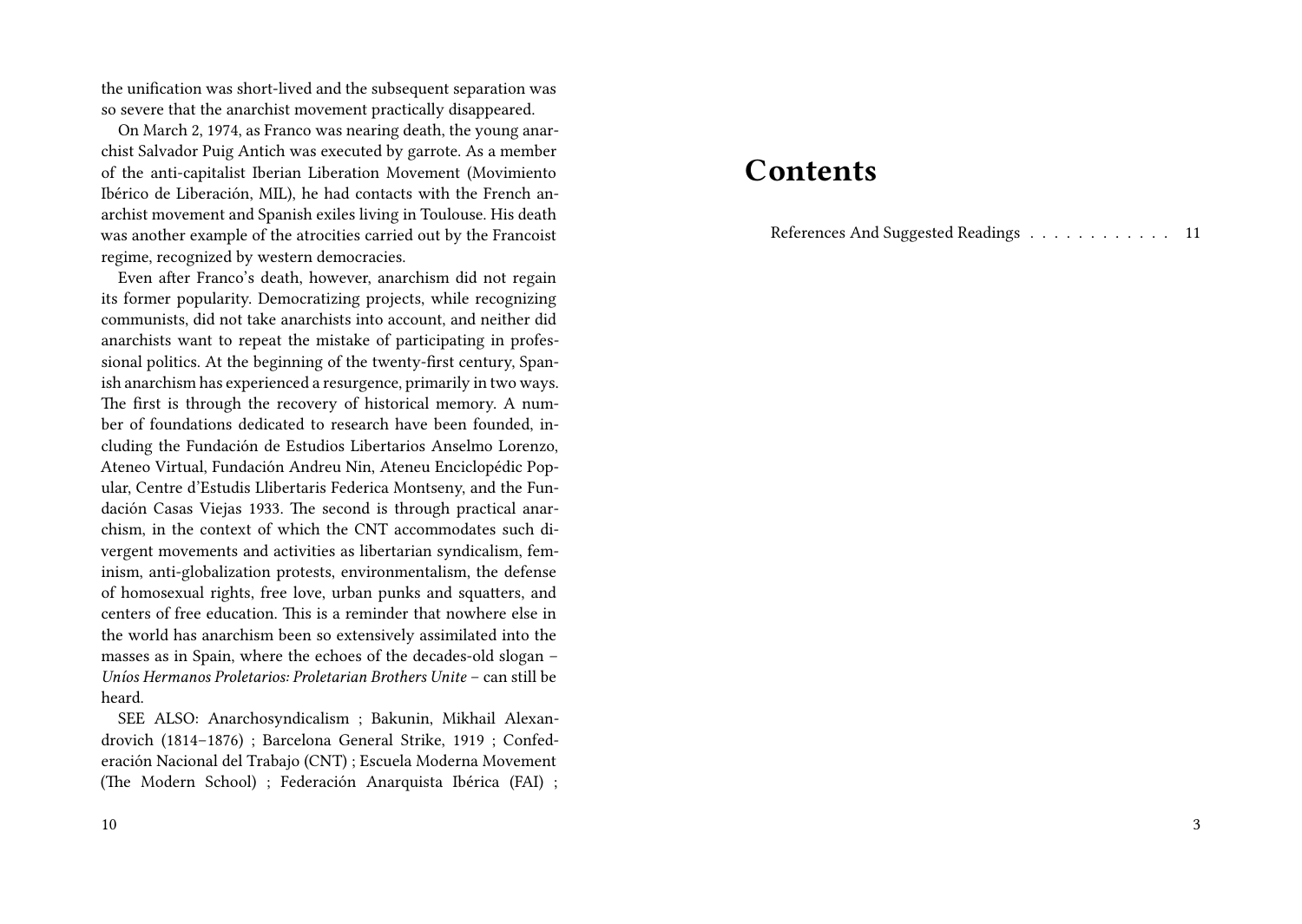amnesty for all political prisoners. The coalition won and the amnesty occurred.

The unstable coalition fell apart, however, as each group began to follow its own interests. The CNT tried to establish the libertarian communism that it had defended since its congress in 1936 in Zaragoza. In this volatile situation, a part of the army rebelled in July against the Republic. The CNT declared a general strike in response and started to implement revolutionary urban guerilla tactics. These events marked the beginnings of the Spanish Civil War. The anarcho-syndicalists controlled the main Spanish cities, including Barcelona – "the capital of Spanish anarchism" – and collectivized factories, transport, and the health system.

During the Civil War, the revolution was secondary: the priority was the creation of a united front against fascism. Trade unionist Francisco Largo Caballero hoped that with such political burdens, the anarchists would abandon spontaneous struggles in the streets and follow the discipline required to be given weapons. This implied the dissolution of anarchist militias so that they could join the professional army, which the CNT eventually refused to do. In May 1937, the communists betrayed the revolution in Barcelona by directly attacking the libertarian movement, assassinating their own comrades, and assaulting the Telefónica building in which the anarchists had barricaded themselves.

The victory of Franco resulted in a dictatorship that lasted from 1939 until his death on November 20, 1975. Anarchism during this period was characterized by illegality, exile, and decline. Nevertheless, anarchist guerillas known as *Maquis* lived hidden in the mountains, boycotting and sabotaging everything they could in the Francoist regime. Due to both external repression and internal conflicts, however, the CNT continued to deteriorate. History repeated itself: on the one hand were the orthodox defenders of revolutionary syndicalism, direct action, and libertarian communism, on the other were those who believed in ideological change and considered political syndicalism, closer to socialism. The CNT unified in 1961, but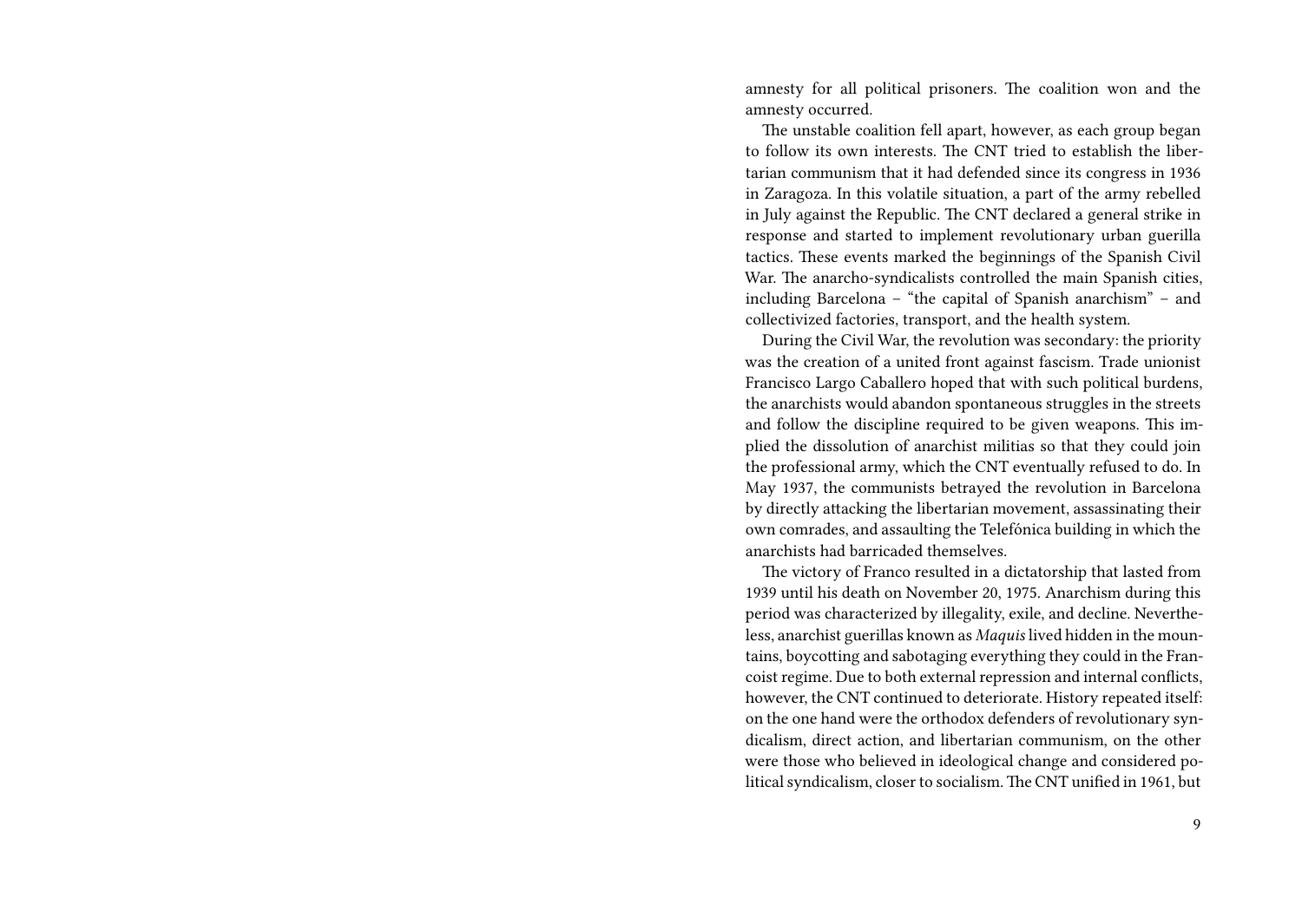four great problems that had dragged Spain down for over a century: latifundism, religiosity of the state, exploitation of the proletariat, and centralism. It soon became clear that the Republic was nothing more than a reformist political regime perpetuating the same problems. A good illustration of the gap that existed between the government and the people is the crime that occurred in the village of Casas Viejas (Cádiz) in January 1933, when 25 people, including coal merchant Francisco Cruz, known as "Seisdedos," were burned alive by the republican Civil Guards. The motive for the attack was the proclamation of libertarian communism in Andalucía. The Civil Guards produced an effect contrary to the one they had desired: rather than silencing the anarchists, they elevated the humble peasants to the status of martyrs, ignited libertarianism in a number of areas (mostly in Asturias, Aragón, Barcelona, and Levante), and aroused radical discontent toward the Second Republic.

On November 19, 1933, the elections were won by an alliance of religious political parties sympathizing with Italian and German fascism, the Spanish Confederation of the Autonomous Right (Confederación Española de Derechas Autónomas, CEDA), who proceeded to paralyze all progressive reforms and projects that had been started. During the elections, the CNT issued the slogan: "Do not vote, get ready for social revolution. If the right wins, decisive struggles will have to be carried out in the street." The organization kept its word and ignited uprisings in Aragón and Asturias, which resulted in 3,000 dead, 7,000 wounded, and around 30,000 arrested, almost all of whom were anarchosyndicalists.

During the next elections in 1936, the fear that the right might win again led to the creation of the Popular Front coalition consisting of a number of political parties and trade unions, including the Republican Left (Izquierda Republicana), the Workers' Party of Marxist Unification (Partido Obrero de Unificación Marxista, POUM), and the Republican Left of Catalonia (Esquerra Republicana de Catalunya, ERC). The CNT, with over 1,500,000 members, decided not to boycott the Popular Front, since it promised

It is commonly accepted that the history of Spanish anarchism started in the early nineteenth century with the economist and social reformer Ramón de la Sagra (1798–1871). In 1845, he launched the first anarchist periodical, *El Porvenir*, which introduced to Spain the ideas of Proudhon, Fourier, and Saint-Simon. Between 1848 and 1849, de la Sagra and Proudhon founded the Banco Popular. Despite this, the Spanish anarchist movement did not properly get underway until after the International Workingmen's Association (IWA) meeting in London in 1864, when the supporters of Bakunin sent the Italian Giuseppe Fanelli to Spain. His mission was to establish the Spanish section of the First International (Sección Española de la Primera Internacional), which occurred in 1869. The triumph of Bakunin's anarchosyndicalist theories was so great that when Pablo Lafargue arrived in Madrid in 1871 with the intention of founding a workers' political party, he was told by the Catalan statesman Francisco Pi y Margall that a Marxist political party would never succeed in Spain.

Francisco Pi y Margall (1824–1901) was one of the most influential thinkers who contributed to the popularization of anarchism in Spain. After emigrating to France in 1866, he came into irect contact with the theories of Proudhon, which he translated and analyzed in various books. He defended the principle of federalism against centralism and achieved wide popularity among anarchists. After the declaration of the First Spanish Republic in 1873 he became president, but resigned his position after just a week.

After the restoration of the monarchy in 1874, IWA sympathizers were suppressed and workers' organizations were proscribed. In around 1882, an apparently secret anarchist organization, La Mano Negra (The Black Hand), dedicated to committing murder and robbery, was persecuted in Andalucía. However, the principal anarchist organization of that time, the Federación de Trabajadores de la Región Española (FTRE), denied any connection with it, claiming that the organization did not exist and was simply an invention of